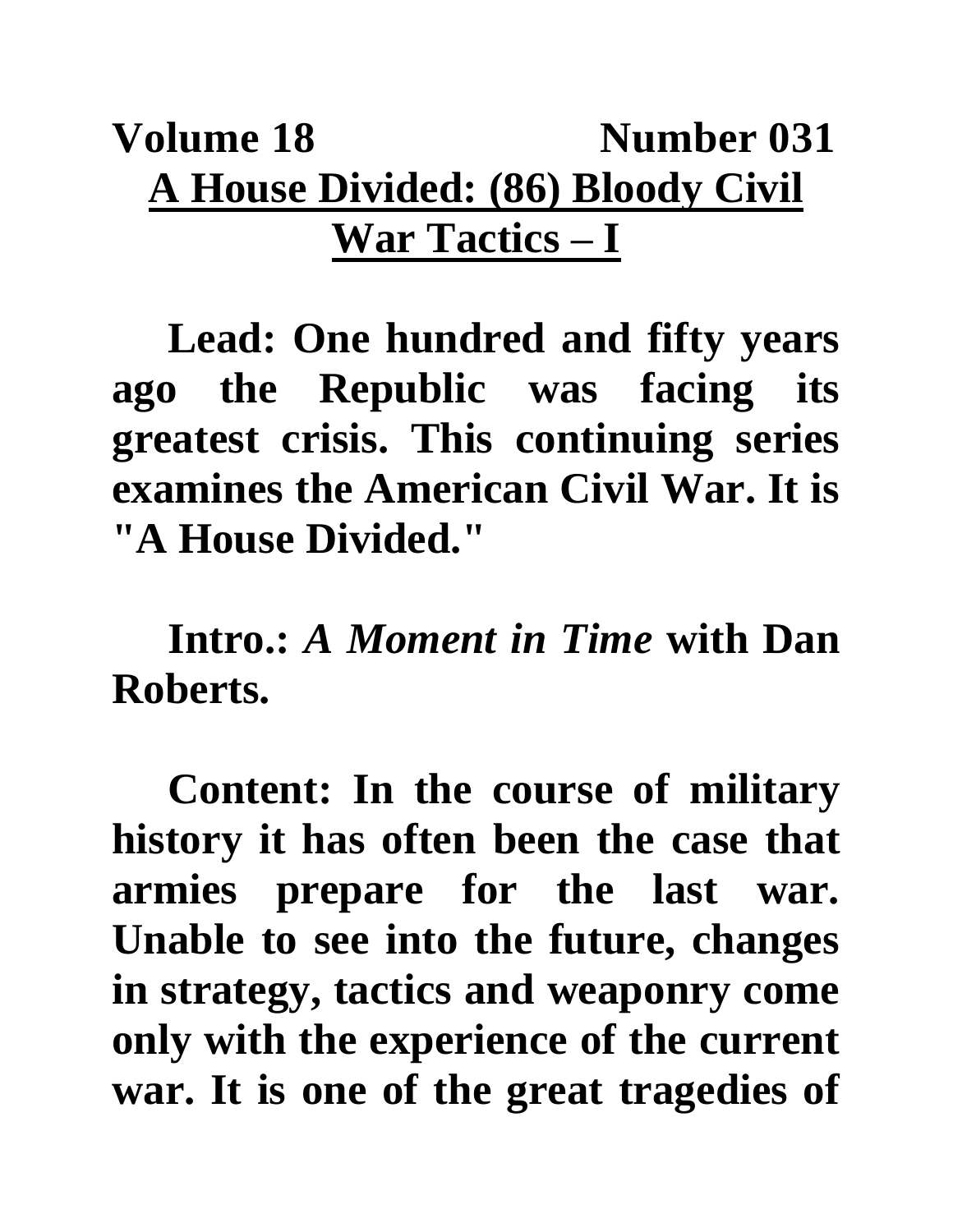**the American Civil War that the learning curve among military leaders was so slow that tactics even up until the last year produced a grisly ingathering of causalities on both sides – more than 600,000 dead over a fouryear period. Recognizing that disease was one of the most vicious of executioners in both Rebel and Yankee armies, leaders still were painfully slow on the uptake, not realizing that the tactics they were using increased casualty rates.**

**Most leaders were schooled in the tactics of the Napoleonic Era, often known as the offensive-defensive theory. Many had fought in the Mexican War and had applied such tactics to great advantage. It was**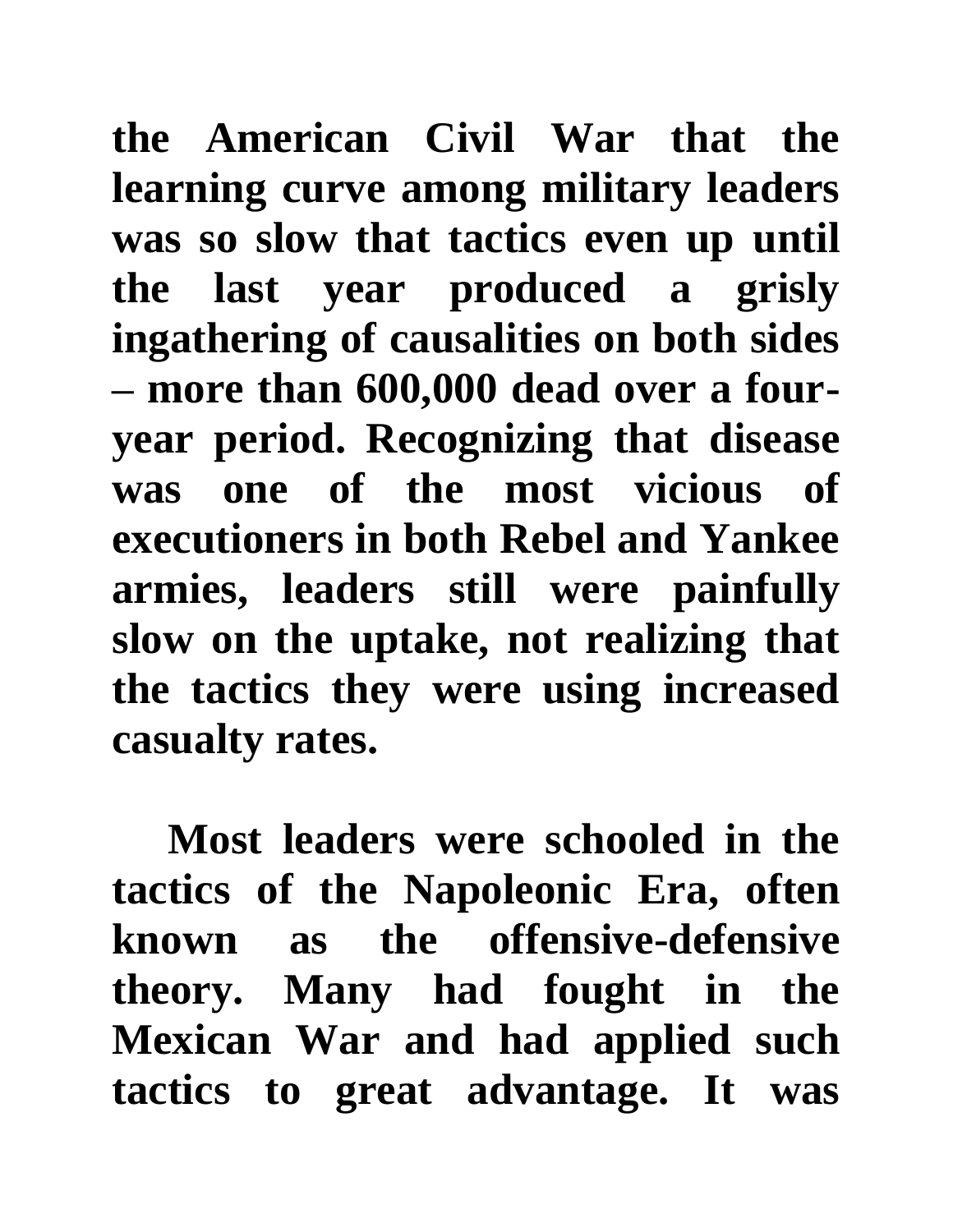**thought that the best way to use infantry was to organize troops into disciplined ranks, closely accompanied by light artillery, march them forward, fire, re-load, fire, re-load and so forth until a final 80-yard bayonet charge would slice into the opponents ranks. This fit into the romantic notion, particularly among Southern troops, that glorified the valorous charge across a battlefield throwing oneself into the enemy with abandon. It soon became clear that the cost of such an exercise was enormous. One important reason that the Civil War was so bloody was that a change in the weapon given to the average soldier was not accompanied by a commensurate change in tactics.**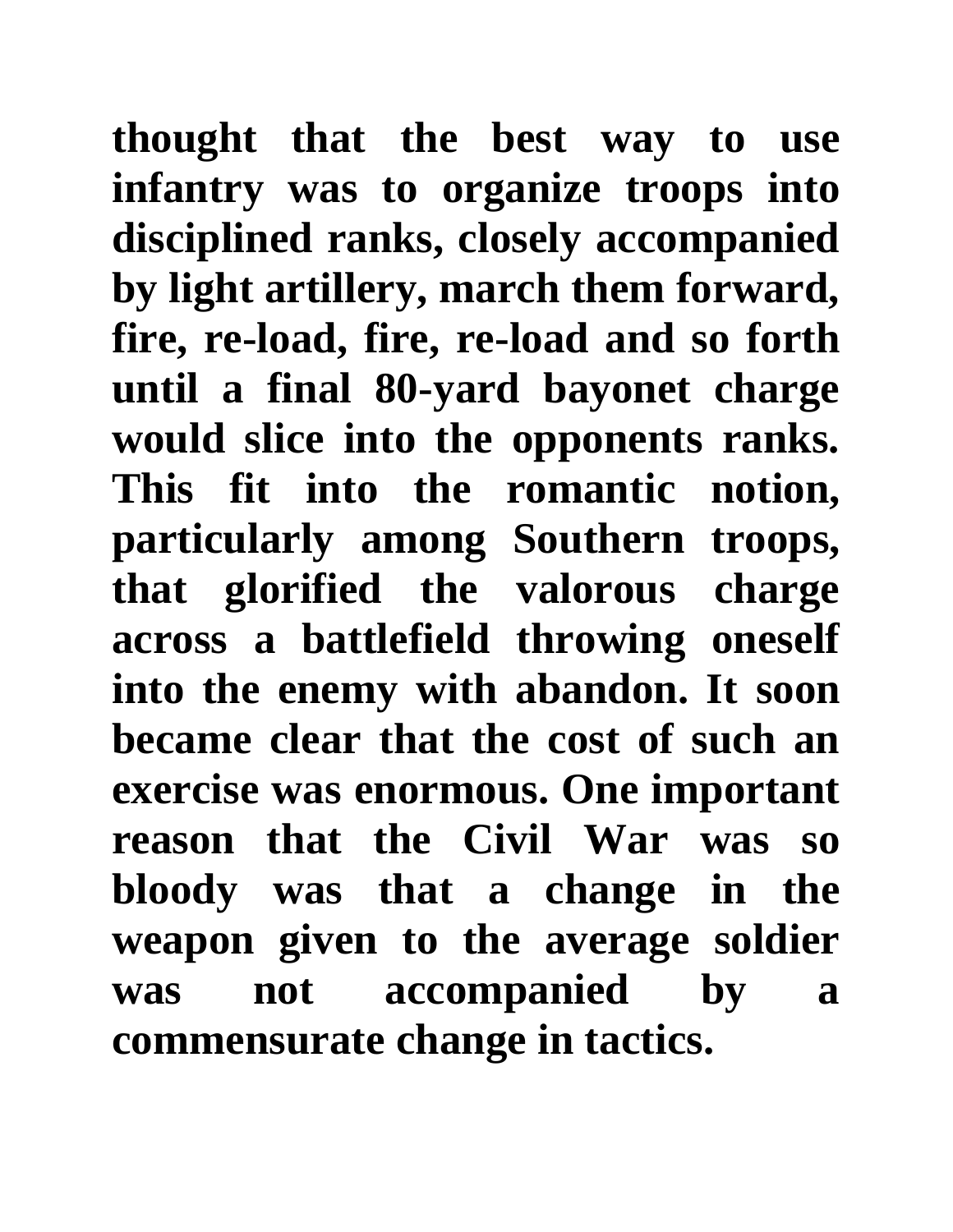**Until two years into the Civil War, infantry soldiers typically used singleshot, smooth-bore muskets loaded at the muzzle. Such a weapon was at best difficult to re-load on the run. The maximum range was 250 yards, but on a good day a soldier, even an entrenched one, could hardly manage an accurate shot of more than 80 yards. The tactics of the early nineteenth century were designed to maximize the effectiveness and concentrate the firepower of such a weapon. The 80-yard bayonet charge could succeed because troops could cover that ground and overwhelm the enemy in the time it took entrenched soldiers to re-load. Artillery could accompany the infantry because both cannoneer and horse were reasonably**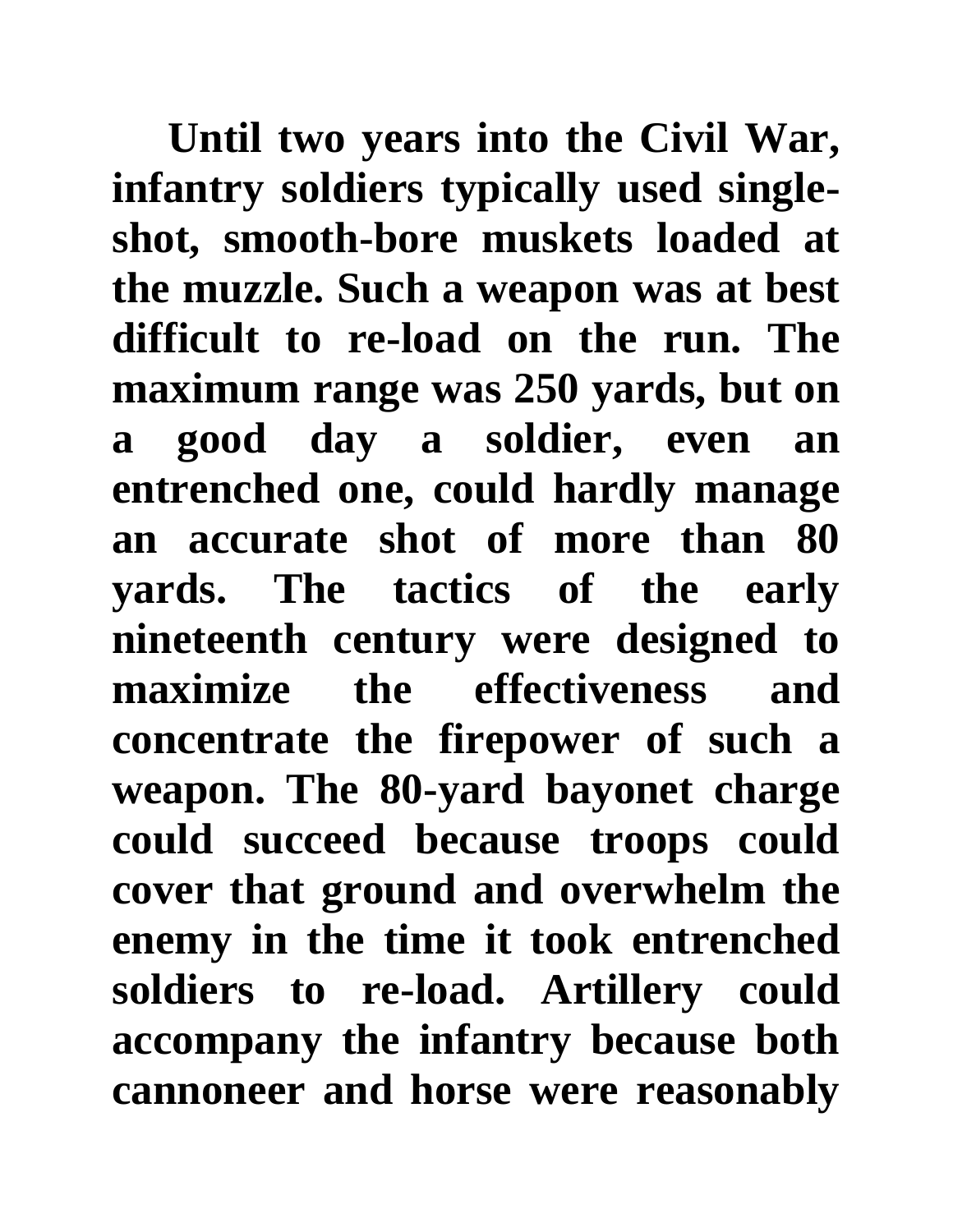**safe from enemy fire until they were close enough to help the charging infantry. All that began to change with the arrival of a new weapon. Next time: the age of the rifle.**

**From the School of Professional and Continuing Studies, University of Richmond, this is Dan Roberts.**